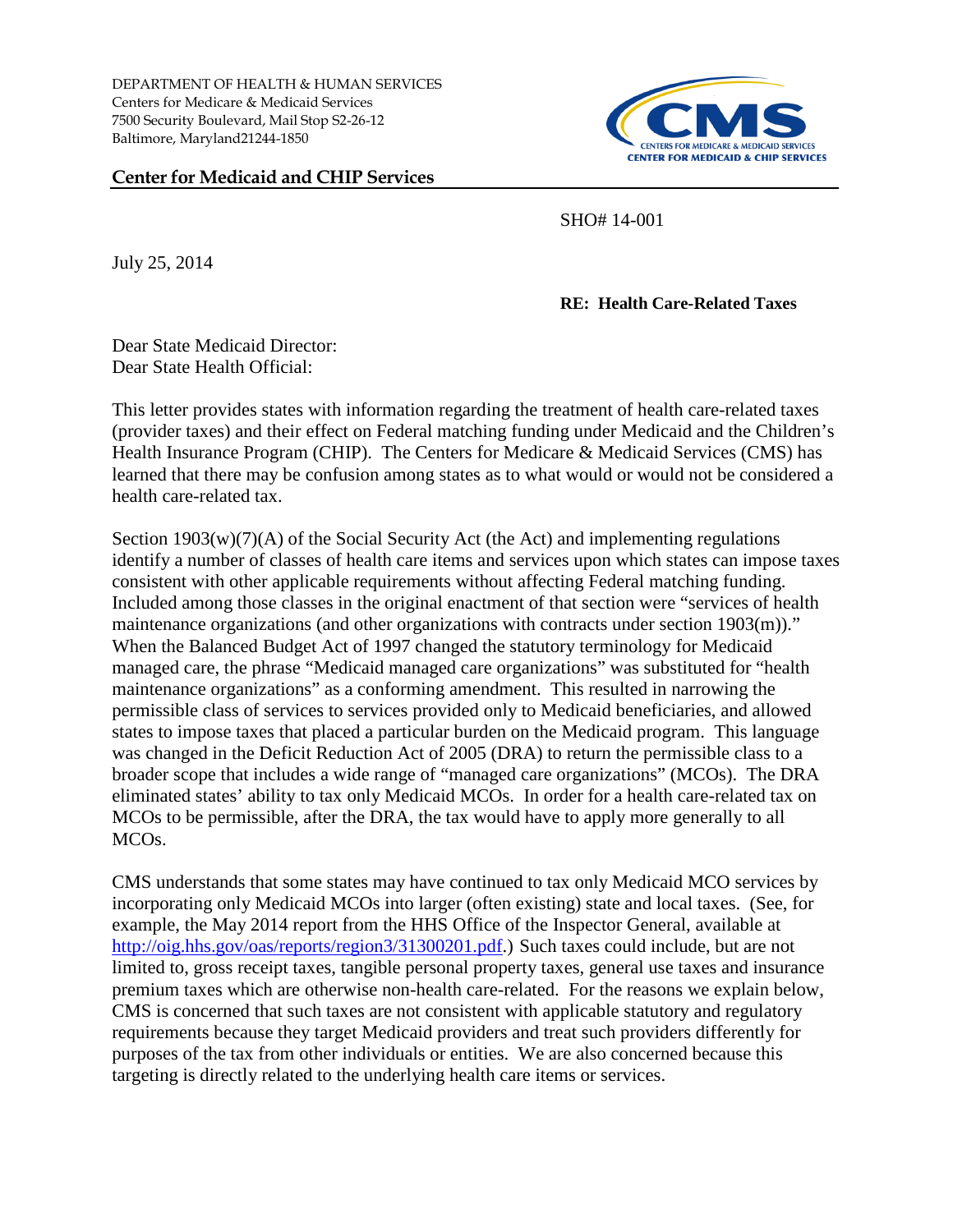## Page 2 – State Health Official Letter

Section 1903(w) of the Act and implementing regulations at 42 CFR Part 433, Subpart B set forth the parameters for health care-related taxes and limits the availability of Federal Medicaid funding when a state imposes health care-related taxes that do not meet certain requirements. These provisions are made applicable to CHIP by section  $2107(e)(1)(K)$  of the Act, and implemented at 42 CFR 457.628.

Section  $1903(w)(3)(A)(i)$  of the Act defines a health care-related tax using multiple tests that must be applied to these types of tax proposals. Health care-related taxes include taxes related to: (1) health care items or services; (2) the provision of, or the authority to provide, the health care items or services; or (3) payment for such items or services. Section  $1903(w)(3)(A)(ii)$ further stipulates that a health care-related tax includes taxes that are not limited to health care items or services but provide for different or unequal treatment for individuals or entities that are paying for or providing health care items or services. Any tax must be fully evaluated against all components of the statutory definition.

Taxing a subset of health care services or providers at the same rate as a statewide sales tax, for example, does not result in equal treatment if the tax is applied specifically to a subset of health care services or providers (such as only Medicaid MCOs), since the providers or users of those health care services are being treated differently than others who are not within the specified universe.

In determining whether a tax is related to health care items or services, section  $1903(w)(3)(A)$ also specifies that if 85 percent of the tax burden falls on health care providers, it is considered to be related to health care items or services. However, this provision does not establish a safe harbor for any tax on health care providers that falls below the threshold. The relationship of such taxes to health care items and services must still be analyzed to determine if there is equal treatment of providers or payers in the design and application of the tax.

CMS advises states that may have such a taxing structure to consider their current practices in light of this guidance and make any changes necessary to achieve compliance as soon as feasible, but no later than the end of their next regular legislative session.

Please contact my staff to facilitate any discussions you would like to have regarding the taxation of health care-related services or items so that we can help you ensure your tax program meets the statutory and regulatory requirements. If you have any questions, please direct them to Kristin Fan, Deputy Director, Financial Management Group at 410-786-4581 or at [Kristin.Fan@cms.hhs.gov.](mailto:Kristin.Fan@cms.hhs.gov)

Sincerely,

/s/

Cindy Mann **Director**